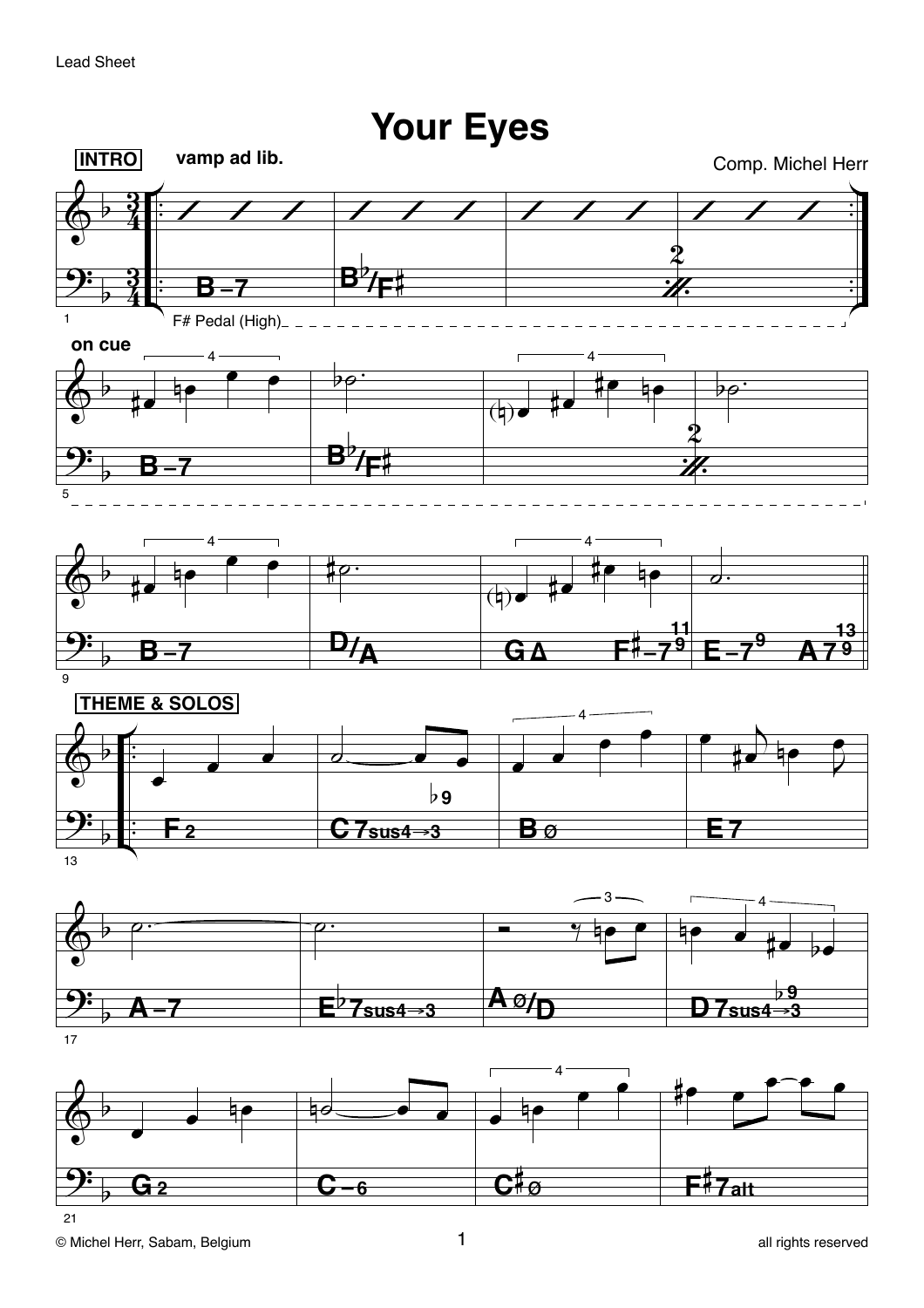

 $\overline{25}$ 



- 3  $\overline{\mathbf{A}}$  $\overline{\mathbf{4}}$  $#11$ #11 <u>b9</u>  $\flat$ 9  $C7$ sus $4 \rightarrow 3$  $B - 7$ FΔ  $E7$ sus $4\rightarrow 3$ G—7  $33$ 



 $\overline{36}$ 



40